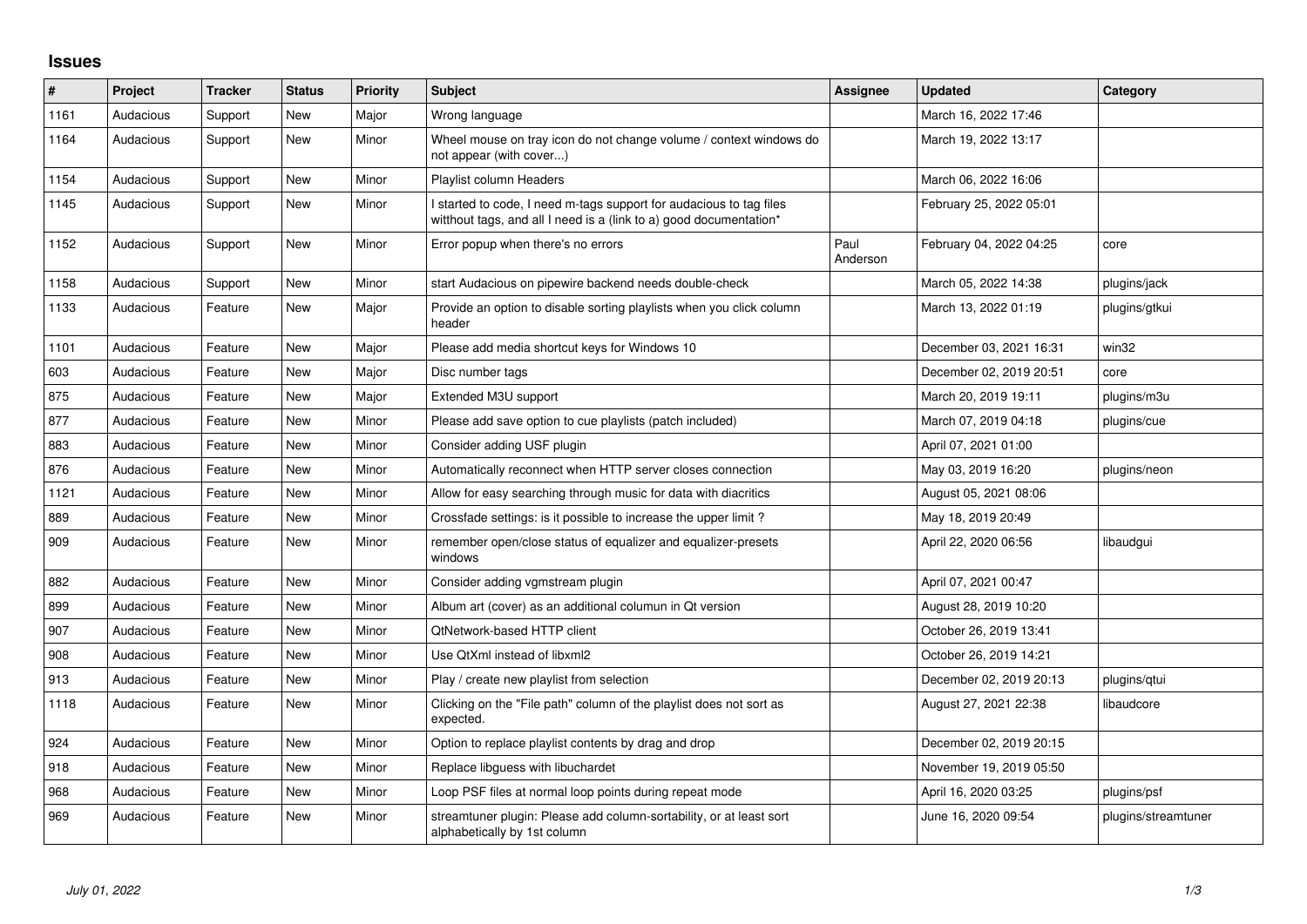| $\vert$ # | Project   | Tracker | <b>Status</b> | <b>Priority</b> | <b>Subject</b>                                                                                      | <b>Assignee</b> | <b>Updated</b>          | Category            |
|-----------|-----------|---------|---------------|-----------------|-----------------------------------------------------------------------------------------------------|-----------------|-------------------------|---------------------|
| 602       | Audacious | Feature | New           | Minor           | Restoring XMMS "AUTO" (entry-specific) equalizer settings<br>(patch/suggestion included).           |                 | December 03, 2019 14:40 | core                |
| 987       | Audacious | Feature | New           | Minor           | Closing of Search Library tool by same method as opening it                                         |                 | May 13, 2020 00:15      |                     |
| 995       | Audacious | Feature | New           | Minor           | Add star rating to songs                                                                            |                 | June 16, 2020 09:56     |                     |
| 1048      | Audacious | Feature | <b>New</b>    | Minor           | PipeWire support                                                                                    |                 | May 04, 2022 19:36      |                     |
| 996       | Audacious | Feature | New           | Minor           | Refine playlists when searching (search all playlists)                                              |                 | June 16, 2020 09:58     |                     |
| 1046      | Audacious | Feature | New           | Minor           | Add all id3v2 frames in the settings of Playlist available columns                                  |                 | December 28, 2020 21:14 | plugins/gtkui       |
| 1047      | Audacious | Feature | New           | Minor           | Stop playing after any chosen track                                                                 |                 | December 29, 2020 01:23 |                     |
| 51        | Audacious | Feature | New           | Minor           | Option to inhibit suspend                                                                           |                 | February 13, 2021 09:23 |                     |
| 1057      | Audacious | Feature | <b>New</b>    | Minor           | Matroska (mka) chapter support                                                                      |                 | August 27, 2021 22:54   |                     |
| 1058      | Audacious | Feature | New           | Minor           | Allow changing the language/locale in settings                                                      |                 | January 30, 2021 18:11  |                     |
| 1130      | Audacious | Feature | New           | Minor           | folders for tabs in the playlist head (an enhancement suggestion, not a<br>bug)                     |                 | October 24, 2021 19:04  |                     |
| 1131      | Audacious | Feature | <b>New</b>    | Minor           | Selection of songs via selection field/bar (as in Clementine)                                       |                 | October 31, 2021 12:41  |                     |
| 1011      | Audacious | Feature | <b>New</b>    | Minor           | Visible separator of folders in the playlist                                                        |                 | July 18, 2020 16:10     |                     |
| 1134      | Audacious | Feature | New           | Minor           | Web interface remote control                                                                        |                 | November 04, 2021 06:57 |                     |
| 1013      | Audacious | Feature | New           | Minor           | Request re Album Art using music file metatag                                                       |                 | August 03, 2020 22:48   |                     |
| 1142      | Audacious | Feature | <b>New</b>    | Minor           | MusicBrainz support for CD plugin                                                                   |                 | November 20, 2021 21:46 | plugins/cdaudio     |
| 1072      | Audacious | Feature | New           | Minor           | QT AOSD plugin                                                                                      |                 | February 17, 2021 21:18 | plugins/aosd        |
| 786       | Audacious | Feature | New           | Minor           | Port global hotkeys plugin to Windows                                                               |                 | January 04, 2021 21:52  | plugins/hotkey      |
| 1119      | Audacious | Feature | New           | Minor           | ADD ability to silence internet radio timeout Error dialog popup                                    |                 | July 31, 2021 18:36     |                     |
| 1116      | Audacious | Feature | New           | Minor           | feature request: miniview mode with QT or GTK interace                                              |                 | February 08, 2022 06:53 |                     |
| 943       | Audacious | Feature | New           | Minor           | Being able to add several folders to the library, and arrange that<br>Audacious recognizes symlinks |                 | March 23, 2020 15:41    | plugins/search tool |
| 945       | Audacious | Feature | New           | Minor           | Balance control in newer interface                                                                  |                 | March 23, 2020 13:28    | plugins/qtui        |
| 956       | Audacious | Feature | New           | Minor           | Stream to chromecast                                                                                |                 | January 11, 2021 01:19  |                     |
| 864       | Audacious | Feature | New           | Minor           | Drag/drop songs into playlists displayed in the Playlist Manager                                    |                 | October 29, 2019 02:14  |                     |
| 955       | Audacious | Feature | New           | Minor           | Enqueue option                                                                                      |                 | April 09, 2020 03:54    |                     |
| 870       | Audacious | Feature | New           | Minor           | View > Show Playlist and View > Show Playback Controls                                              |                 | November 15, 2021 22:48 |                     |
| 1098      | Audacious | Feature | New           | Minor           | Hide empty Services playlist sub-menu                                                               |                 | May 10, 2021 09:25      | libaudgui           |
| 1093      | Audacious | Feature | New           | Minor           | Make the Song Dialog (Qt) window wider by default                                                   |                 | May 17, 2021 15:36      |                     |
| 1095      | Audacious | Feature | New           | Minor           | Ctrl + $Z$ / R to undo / redo changes to playlist                                                   |                 | May 07, 2021 18:42      |                     |
| 1099      | Audacious | Feature | New           | Minor           | Per-track ReplayGain shouldn't be enabled by default                                                |                 | May 09, 2021 13:41      |                     |
| 1096      | Audacious | Feature | New           | Minor           | Calculate and show selection stats in the status bar                                                |                 | May 10, 2021 03:06      |                     |